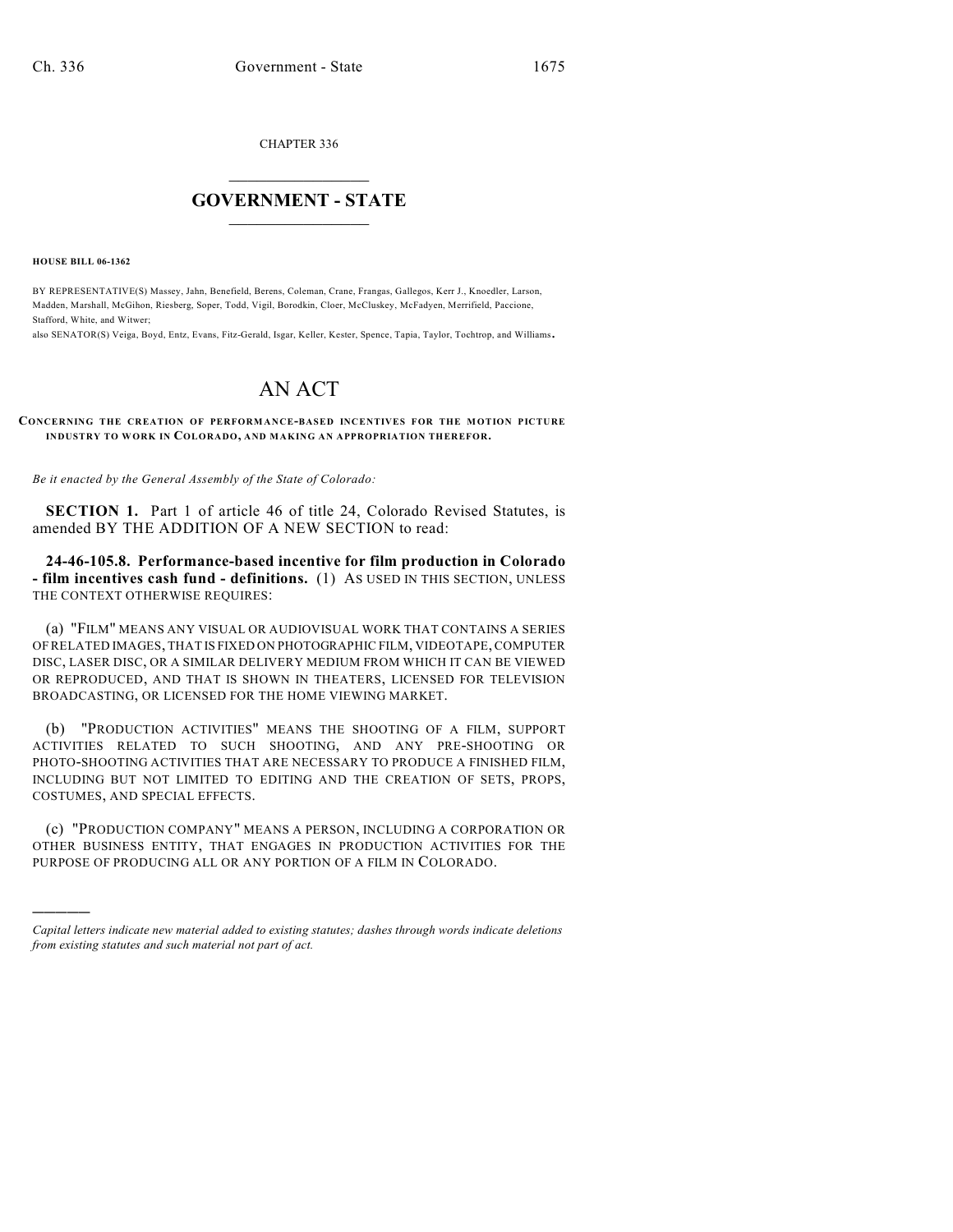(d) "QUALIFIED LOCAL EXPENDITURE" MEANS A PAYMENT MADE BY A PRODUCTION COMPANY IN COLORADO TO A BUSINESS IN COLORADO IN CONNECTION WITH THE PRODUCTION OF A FILM THAT THE PRODUCTION COMPANY IS PRODUCING IN COLORADO. "QUALIFIED LOCAL EXPENDITURE" SHALL INCLUDE, BUT SHALL NOT BE LIMITED TO:

(I) PAYMENTS MADE IN CONNECTION WITH DEVELOPING OR PURCHASING THE STORY AND SCENARIO TO BE USED FOR A FILM;

(II) PAYMENTS MADE FOR THE COSTS OF SET CONSTRUCTION AND OPERATIONS, WARDROBE, ACCESSORIES, AND RELATED SERVICES;

(III) PAYMENTS MADE FOR THE COSTS OF PHOTOGRAPHY, SOUND SYNCHRONIZATION, LIGHTING, AND RELATED SERVICES;

(IV) PAYMENTS MADE FOR THE COSTS OF EDITING, POST-PRODUCTION, MUSIC, AND RELATED SERVICES;

(V) PAYMENTS MADE FOR THE COSTS OF RENTING FACILITIES AND EQUIPMENT, INCLUDING LOCATION FEES, LEASING VEHICLES, AND PROVIDING FOOD AND LODGING TO PEOPLE WORKING ON THE FILM PRODUCTION;

(VI) PAYMENTS FOR AIRFARE PURCHASED THROUGH A COLORADO-BASED TRAVEL AGENCY OR COMPANY;

(VII) PAYMENTS FOR INSURANCE AND BONDING PURCHASED THROUGH A COLORADO-BASED INSURANCE AGENT; AND

(VIII) PAYMENTS FOR OTHER DIRECT COSTS INCURRED BY THE FILM PRODUCTION COMPANY THAT ARE DEEMED APPROPRIATE BY THE COMMISSION.

(e) "QUALIFIED PAYROLL EXPENDITURE" MEANS AN EXPENDITURE MADE BY A PRODUCTION COMPANY TO PAY THE SALARIES OF ACTORS, MANAGEMENT, AND CREW WHO PARTICIPATE IN THE FILM PRODUCTION ACTIVITIES AND WHO ARE COLORADO RESIDENTS.

(2) SUBJECT TO THE PROVISIONS OF THIS SECTION, ON OR AFTER THE EFFECTIVE DATE OF THIS SECTION, ANY PRODUCTION COMPANY THAT SPENDS AT LEAST SEVENTY-FIVE PERCENT OF ITS PRODUCTION EXPENDITURES FOR A FILM ON QUALIFIED LOCAL EXPENDITURES AND AT LEAST SEVENTY-FIVE PERCENT OF ITS PAYROLL EXPENDITURES FOR A FILM ON QUALIFIED LOCAL PAYROLL EXPENDITURES SHALL BE ALLOWED TO CLAIM A PERFORMANCE-BASED INCENTIVE IN AN AMOUNT AS FOLLOWS:

(a) FOR A PRODUCTION COMPANY THAT ORIGINATES THE FILM PRODUCTION IN COLORADO, AN AMOUNT EQUAL TO TEN PERCENT OF THE TOTAL AMOUNT OF THE PRODUCTION COMPANY'S QUALIFIED LOCAL EXPENDITURES AND QUALIFIED PAYROLL EXPENDITURES IF THE TOTAL OF SUCH EXPENDITURES EQUALS OR EXCEEDS ONE HUNDRED THOUSAND DOLLARS; AND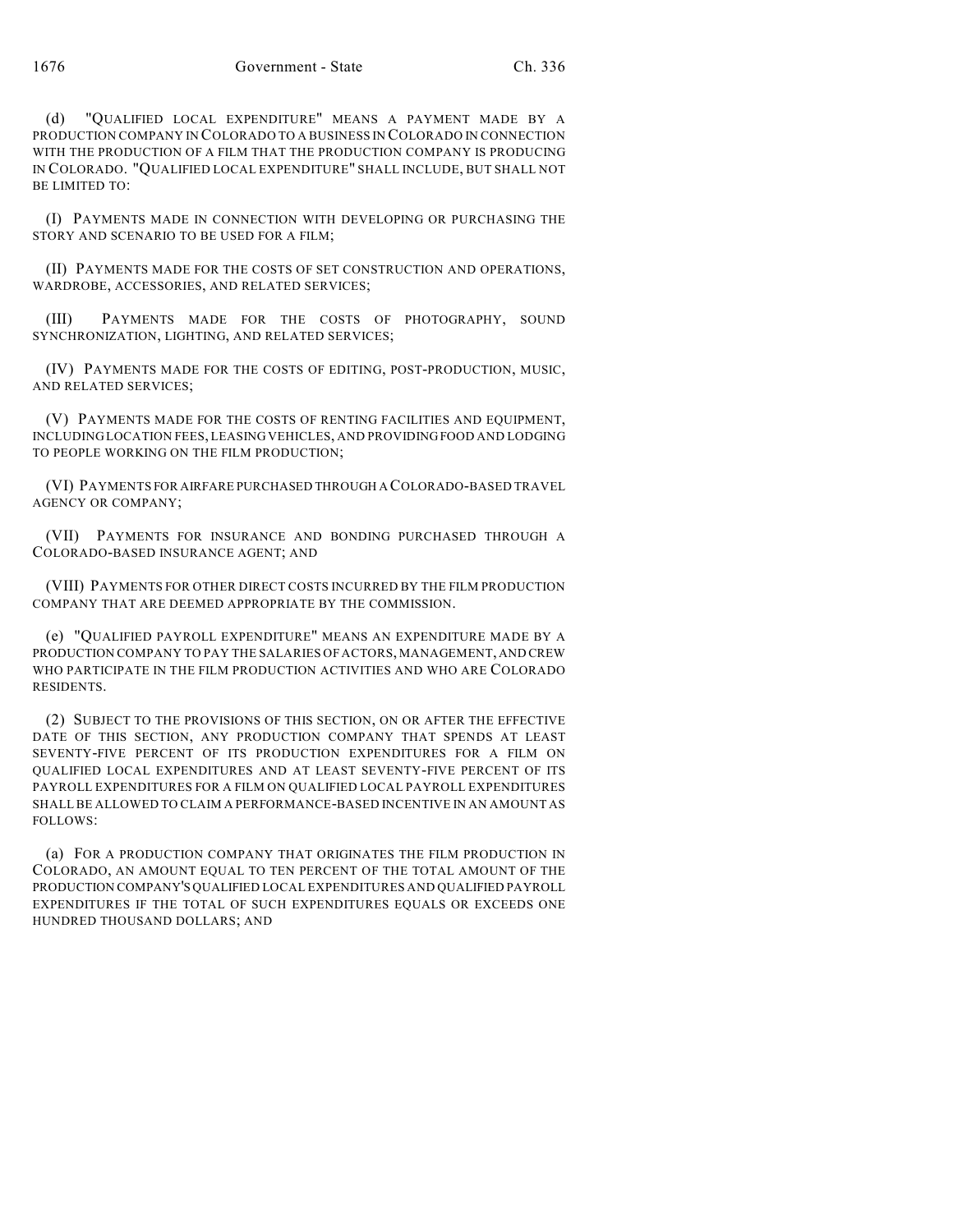(b) FOR A PRODUCTION COMPANY THAT DOES NOT ORIGINATE THE FILM PRODUCTION ACTIVITIES IN COLORADO, AN AMOUNT EQUAL TO TEN PERCENT OF THE TOTAL AMOUNT OF THE PRODUCTION COMPANY'S QUALIFIED LOCAL EXPENDITURES AND QUALIFIED PAYROLL EXPENDITURES IF THE TOTAL OF SUCH EXPENDITURES EQUALS OR EXCEEDS ONE MILLION DOLLARS.

(3) (a) IN ORDER FOR A PRODUCTION COMPANY TO CLAIM A PERFORMANCE-BASED INCENTIVE FOR FILM PRODUCTION ACTIVITIES IN COLORADO PURSUANT TO THIS SECTION, THE PRODUCTION COMPANY SHALL APPLY TO THE COMMISSION, IN A MANNER TO BE DETERMINED BY THE COMMISSION, PRIOR TO BEGINNING PRODUCTION ACTIVITIES IN THE STATE. THE APPLICATION SHALL INCLUDE A STATEMENT OF INTENT BY THE PRODUCTION COMPANY TO PRODUCE A FILM IN COLORADO FOR WHICH THE PRODUCTION COMPANY WILL BE ELIGIBLE TO RECEIVE THE INCENTIVE. THE PRODUCTION COMPANY SHALL SUBMIT, IN CONJUNCTION WITH THE APPLICATION, ANY DOCUMENTATION NECESSARY TO DEMONSTRATE THAT THE PRODUCTION COMPANY'S PROJECTED QUALIFIED LOCAL EXPENDITURES AND QUALIFIED PAYROLL EXPENDITURES WILL SATISFY THE EXPENDITURES SPECIFIED IN PARAGRAPH (a) OR (b) OF SUBSECTION (2) OF THIS SECTION, AS APPLICABLE.

(b) THE COMMISSION SHALL REVIEW EACH APPLICATION SUBMITTED BY A PRODUCTION COMPANY BEFORE THE PRODUCTION COMPANY BEGINS WORK ON A FILM IN COLORADO. BASED ON THE INFORMATION PROVIDED IN THE PRODUCTION COMPANY'S APPLICATION, THE COMMISSION SHALL MAKE AN INITIAL DETERMINATION OF WHETHER THE PRODUCTION COMPANY WILL BE ELIGIBLE TO RECEIVE A PERFORMANCE-BASED INCENTIVE AND ESTIMATE THE AMOUNT OF THE INCENTIVE THAT WILL BE DUE TO THE PRODUCTION COMPANY. THE COMMISSION SHALL GRANT CONDITIONAL WRITTEN APPROVAL TO EVERY PRODUCTION COMPANY THAT, BASED ON THE INFORMATION PROVIDED BY THE PRODUCTION COMPANY, WILL SATISFY THE REQUIREMENTS OF THIS SECTION AND BE ELIGIBLE TO CLAIM AN INCENTIVE.

(c) UPON COMPLETION OF PRODUCTION ACTIVITIES IN COLORADO, A PRODUCTION COMPANY THAT RECEIVED CONDITIONAL APPROVAL FOR A PERFORMANCE-BASED INCENTIVE FROM THE COMMISSION SHALL SUBMIT FINANCIAL DOCUMENTS TO THE COMMISSION THAT DETAIL THE EXPENSES INCURRED IN THE COURSE OF THE FILM PRODUCTION ACTIVITIES IN COLORADO, ALONG WITH A SIGNED AFFIDAVIT STATING THAT THE FINANCIAL DOCUMENTS ARE AN ACCURATE ACCOUNTING OF THE PRODUCTION COMPANY'S QUALIFIED LOCAL EXPENDITURES AND QUALIFIED PAYROLL EXPENDITURES. IF THE AMOUNT OF THE PRODUCTION COMPANY'S ACTUAL QUALIFIED LOCAL EXPENDITURES AND QUALIFIED PAYROLL EXPENDITURES EQUAL OR EXCEED THE PRODUCTION COMPANY'S PROJECTED QUALIFIED LOCAL EXPENDITURES AND QUALIFIED PAYROLL EXPENDITURES SUBMITTED TO THE COMMISSION PURSUANT TO PARAGRAPH (a) OF THIS SUBSECTION (3), THE COMMISSION SHALL ISSUE AN INCENTIVE TO THE PRODUCTION COMPANY.

(d) THE COMMISSION SHALL DEVELOP PROCEDURES FOR THE ADMINISTRATION OF THIS SECTION, INCLUDING APPLICATION GUIDELINES FOR PRODUCTION COMPANIES APPLYING TO RECEIVE A PERFORMANCE-BASED INCENTIVE AND FOR THE COMMISSION TO ISSUE PAYMENT OF THE INCENTIVES PURSUANT TO THIS SECTION.

(4) (a) FOR THE 2006-07 FISCAL YEAR AND FOR EACH FISCAL YEAR THEREAFTER,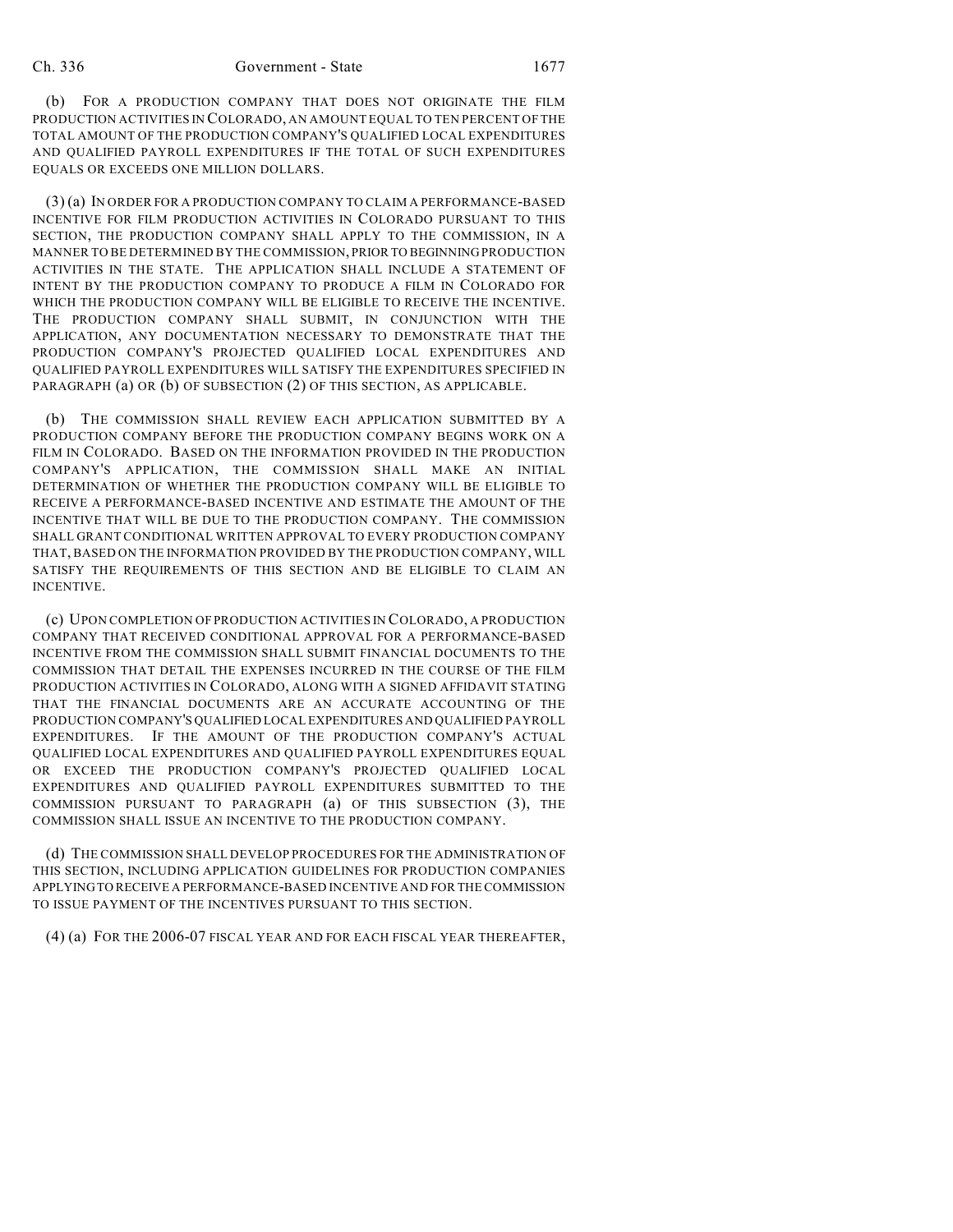THE GENERAL ASSEMBLY SHALL ANNUALLY APPROPRIATE THE MONEYS TRANSFERRED TO THE FUND PURSUANT TO SECTION 12-47.1-701 (4) (a) (III),C.R.S., TO THE COMMISSION TO BE USED FOR PERFORMANCE-BASED INCENTIVES FOR THE MOTION PICTURE INDUSTRY PURSUANT TO THE PROVISIONS OF THIS SECTION.

(b) THE COMMISSION MAY ANNUALLY WITHHOLD A PORTION OF THE MONEYS APPROPRIATED FOR THE PURPOSES OF THIS SECTION TO OFFSET THE DIRECT COSTS INCURRED IN ADMINISTERING THE INCENTIVE PROGRAM. THE AMOUNT WITHHELD BY THE COMMISSION IN ANY FISCAL YEAR SHALL NOT EXCEED TWO AND ONE-HALF PERCENT OF THE AMOUNT APPROPRIATED FOR THE PURPOSES OF THIS SECTION IN THAT FISCAL YEAR.

(c) THE TOTAL AMOUNT OF PERFORMANCE-BASED INCENTIVES THAT THE COMMISSION ISSUES PURSUANT TO THIS SECTION IN ANY FISCAL YEAR SHALL NOT EXCEED THE AMOUNT APPROPRIATED TO THE COMMISSION TO BE USED FOR THE PURPOSES OF THIS SECTION IN THE APPLICABLE FISCAL YEAR. IF THE COMMISSION RECEIVES APPLICATIONS FOR INCENTIVES THAT EXCEED THE AMOUNT APPROPRIATED BY THE GENERAL ASSEMBLY FOR THE FISCAL YEAR, THE COMMISSION SHALL ISSUE INCENTIVES TO PRODUCTION COMPANIES IN THE ORDER IN WHICH THE COMMISSION RECEIVED APPLICATIONS UNTIL THE AMOUNT APPROPRIATED HAS BEEN EXPENDED.

(5) THE COMMISSION SHALL INCLUDE DATA REGARDING THE NUMBER OF PRODUCTION COMPANIES THAT CLAIMED THE PERFORMANCE-BASED INCENTIVE PURSUANT TO THIS SECTION AND THE TOTAL AMOUNT OF ALL INCENTIVES CLAIMED DURING THE MOST RECENT FISCAL YEAR FOR WHICH SUCH INFORMATION IS AVAILABLE IN AN ANNUAL REPORT TO THE GENERAL ASSEMBLY.

(6) (a) THERE IS HEREBY CREATED IN THE STATE TREASURY THE FILM INCENTIVES CASH FUND, REFERRED TO IN THIS SECTION AS THE "FUND". THE FUND SHALL CONSIST OF:

(I) MONEYS TRANSFERRED TO THE FUND IN ACCORDANCE WITH SECTION 12-47.1-701 (4) (a), C.R.S.; AND

(II) ANY MONEYS APPROPRIATED TO THE FUND BY THE GENERAL ASSEMBLY.

(b) THE MONEYS IN THE FUND SHALL BE ANNUALLY APPROPRIATED BY THE GENERAL ASSEMBLY FOR THE PURPOSES OF THIS SECTION. ALL MONEYS NOT EXPENDED OR ENCUMBERED, AND ALL INTEREST EARNED ON THE INVESTMENT OR DEPOSIT OF MONEYS IN THE FUND, SHALL REMAIN IN THE FUND AND SHALL NOT REVERT TO THE GENERAL FUND AT THE END OF ANY FISCAL YEAR.

**SECTION 2.** 24-46-106, Colorado Revised Statutes, is amended to read:

24-46-106. Repeal of part. This part 1 is repealed, effective July 1, 2006. JULY 1, 2017.

**SECTION 3. Effective date.** This act shall take effect upon passage; except that section 1 of this act shall only take effect if House Bill 06-1201 is enacted at the Second Regular Session of the Sixty-fifth General Assembly and becomes law.